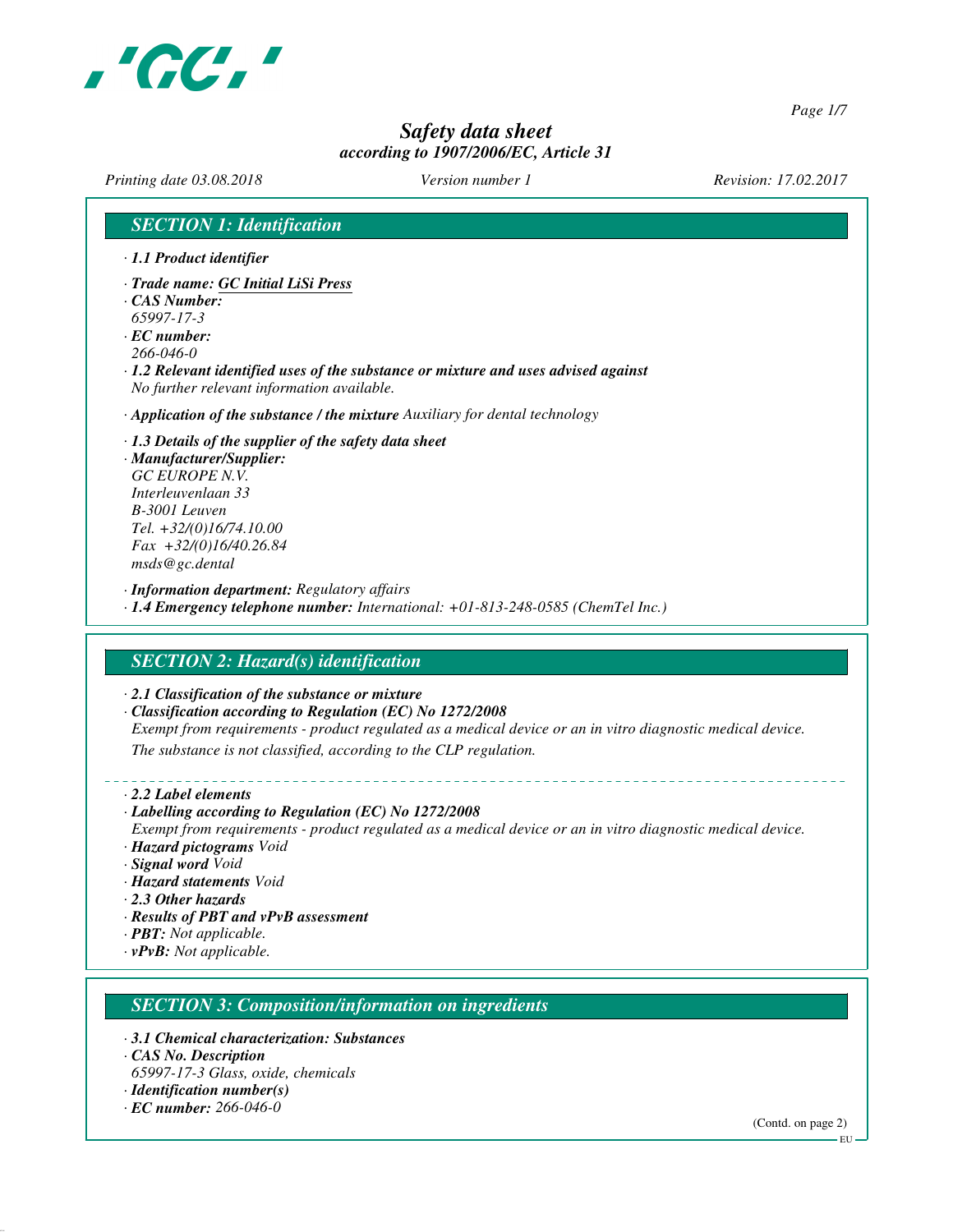*Printing date 03.08.2018 Version number 1 Revision: 17.02.2017*

(Contd. of page 1)

*Trade name: GC Initial LiSi Press*

*· Dangerous components: Void*

### *SECTION 4: First-aid measures*

*· 4.1 Description of first aid measures*

*· General information:*

*No special measures required.*

*If symptoms persist consult doctor.*

*· After inhalation: Take affected persons into fresh air and keep quiet.*

*· After skin contact: Immediately rinse with water.*

*· After eye contact:*

*Rinse opened eye for several minutes under running water. If symptoms persist, consult a doctor.*

*· After swallowing:*

*Rinse out mouth and then drink plenty of water.*

*If symptoms persist consult doctor.*

*· 4.2 Most important symptoms and effects, both acute and delayed No further relevant information available.*

*· 4.3 Indication of any immediate medical attention and special treatment needed*

*No further relevant information available.*

### *SECTION 5: Fire-fighting measures*

- *· 5.1 Extinguishing media*
- *· Suitable extinguishing agents: CO2, extinguishing powder or water spray. Fight larger fires with water spray or alcohol resistant foam.*

*Use fire fighting measures that suit the environment.*

*· For safety reasons unsuitable extinguishing agents: Water with full jet*

*· 5.2 Special hazards arising from the substance or mixture*

- *Formation of toxic gases is possible during heating or in case of fire.*
- *· 5.3 Advice for firefighters*
- *· Protective equipment: Wear self-contained respiratory protective device.*
- *· Additional information*

*Dispose of fire debris and contaminated fire fighting water in accordance with official regulations.*

#### *SECTION 6: Accidental release measures*

*· 6.1 Personal precautions, protective equipment and emergency procedures Remove persons from danger area.*

*· 6.2 Environmental precautions:*

*Do not allow product to reach sewage system or any water course.*

*Do not allow to penetrate the ground/soil.*

*· 6.3 Methods and material for containment and cleaning up: Pick up mechanically. Dispose of the collected material according to regulations.*

*· 6.4 Reference to other sections*

*See Section 7 for information on safe handling. See Section 8 for information on personal protection equipment. See Section 13 for disposal information.*

(Contd. on page 3)

EU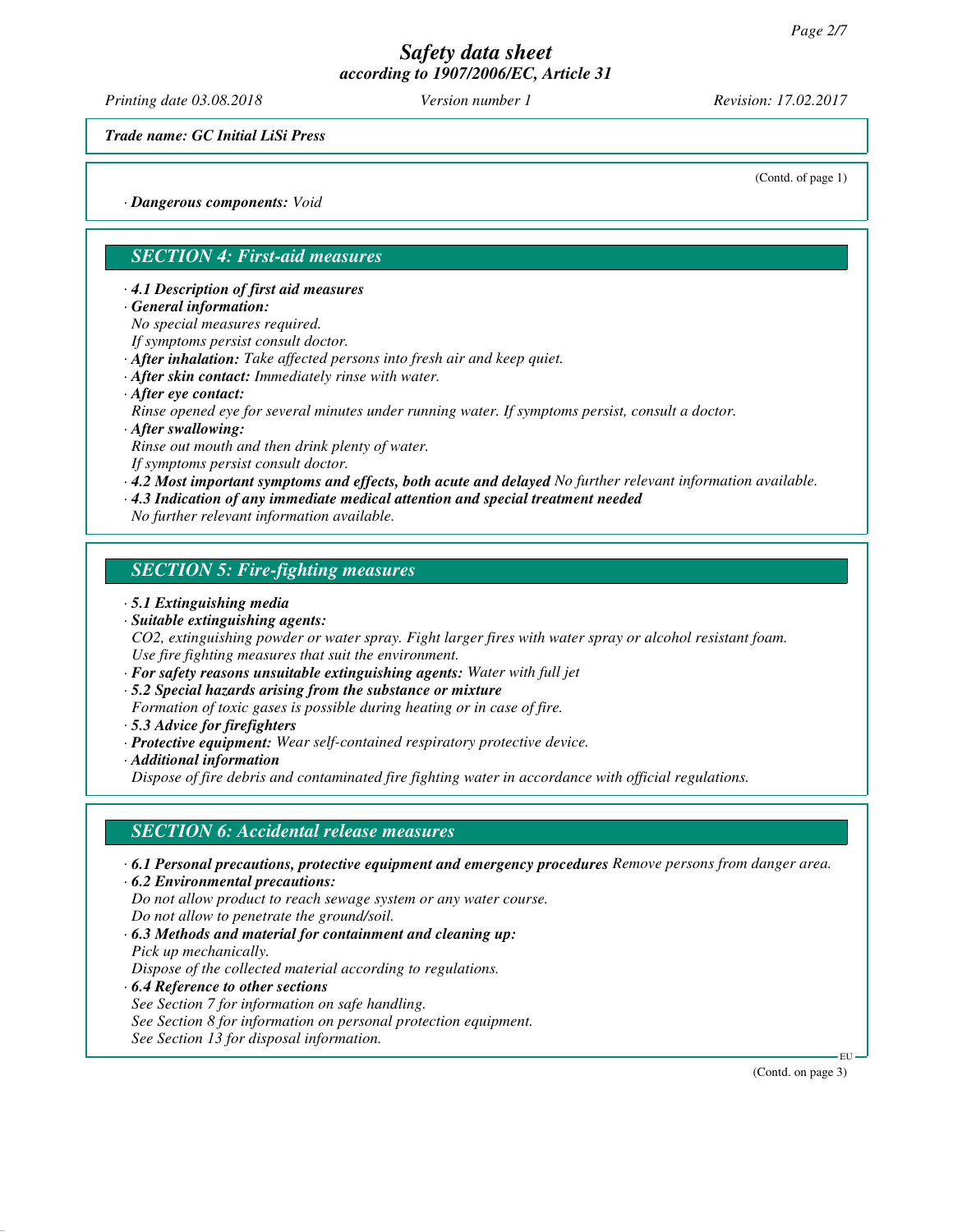*Printing date 03.08.2018 Version number 1 Revision: 17.02.2017*

#### *Trade name: GC Initial LiSi Press*

(Contd. of page 2)

# *SECTION 7: Handling and storage*

*· 7.1 Precautions for safe handling Prevent formation of dust. Any deposit of dust which cannot be avoided must be regularly removed.*

*· Information about protection against explosions and fires: Dust can combine with air to form an explosive mixture.*

*· 7.2 Conditions for safe storage, including any incompatibilities*

*· Storage:*

*· Requirements to be met by storerooms and receptacles: Store only in unopened original receptacles.*

*· Information about storage in one common storage facility: Store away from foodstuffs.*

*· Further information about storage conditions: None.*

*· 7.3 Specific end use(s) No further relevant information available.*

#### *SECTION 8: Exposure controls/personal protection*

*· Additional information about design of technical systems: No further data; see item 7.*

*· 8.1 Control parameters*

*· Components with limit values that require monitoring at the workplace: Not required.*

*· Additional information: The lists that were valid during the creation were used as basis.*

*· 8.2 Exposure controls*

*· Personal protective equipment:*

*· General protective and hygienic measures:*

*The usual precautionary measures for handling chemicals should be followed.*

*Do not inhale dust / smoke / mist.*

*Wash hands before breaks and at the end of work.*

*· Breathing equipment: Suitable respiratory protective device recommended.*

*· Protection of hands: Protective gloves*

*· Material of gloves*

*The selection of the suitable gloves does not only depend on the material, but also on further marks of quality and varies from manufacturer to manufacturer.*

*The selection of the suitable gloves does not only depend on the material, but also on further marks of quality and varies from manufacturer to manufacturer. As the product is a preparation of several substances, the resistance of the glove material can not be calculated in advance and has therefore to be checked prior to the application.*

*· Penetration time of glove material*

*The exact break through time has to be found out by the manufacturer of the protective gloves and has to be observed.*

*· Eye protection: Safety glasses*

## *SECTION 9: Physical and chemical properties*

*· 9.1 Information on basic physical and chemical properties*

*· General Information*

| $\cdot$ Appearance: |       |
|---------------------|-------|
| <i>Form:</i>        | Solid |
| Calor               | Acco  |

*Color: According to product specification · Odor: Odorless · Odor threshold: Not determined.*

(Contd. on page 4)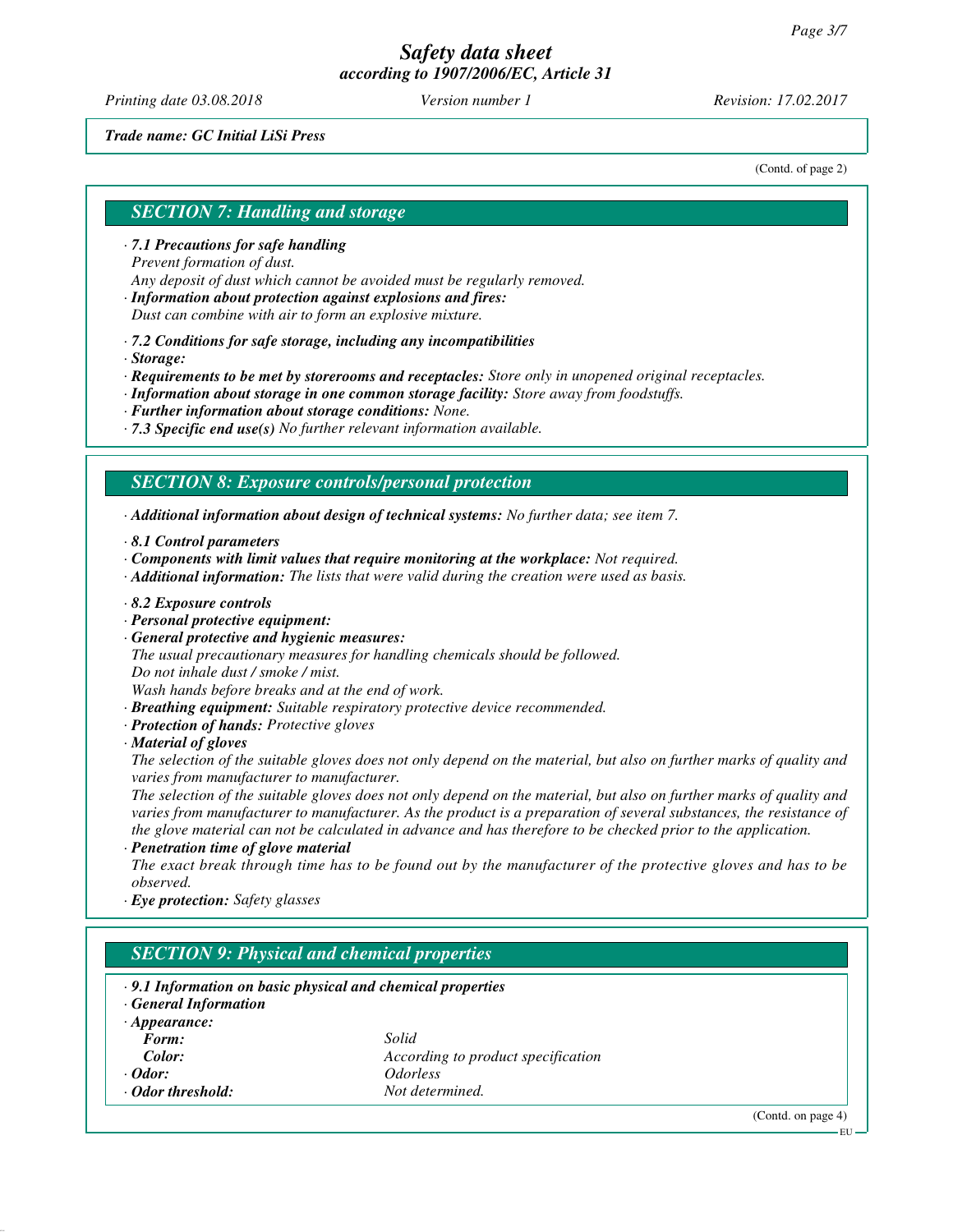*Printing date 03.08.2018 Version number 1 Revision: 17.02.2017*

*Trade name: GC Initial LiSi Press*

|                                                            |                                               | (Contd. of page 3) |
|------------------------------------------------------------|-----------------------------------------------|--------------------|
| $\cdot$ pH-value:                                          | Not applicable.                               |                    |
| Change in condition                                        |                                               |                    |
| <b>Melting point/Melting range:</b>                        | Undetermined.                                 |                    |
| <b>Boiling point/Boiling range:</b>                        | Undetermined.                                 |                    |
| · Flash point:                                             | Not applicable.                               |                    |
| · Flammability (solid, gaseous):                           | Product is not flammable.                     |                    |
| · Ignition temperature:                                    | Undetermined.                                 |                    |
| · Decomposition temperature:                               | Not determined.                               |                    |
| · Auto igniting:                                           | Not determined.                               |                    |
| · Danger of explosion:                                     | Product does not present an explosion hazard. |                    |
| · Explosion limits:                                        |                                               |                    |
| Lower:                                                     | Not determined.                               |                    |
| <b>Upper:</b>                                              | Not determined.                               |                    |
| · Vapor pressure:                                          | Not applicable.                               |                    |
| $\cdot$ Density at 20 $\degree$ C:                         | $2.5$ g/cm <sup>3</sup>                       |                    |
| $\cdot$ Relative density                                   | Not determined.                               |                    |
| · Vapor density                                            | Not applicable.                               |                    |
| $\cdot$ Evaporation rate                                   | Not applicable.                               |                    |
| · Solubility in / Miscibility with                         |                                               |                    |
| Water:                                                     | Insoluble.                                    |                    |
| · Partition coefficient (n-octanol/water): Not determined. |                                               |                    |
| $\cdot$ Viscosity:                                         |                                               |                    |
| Dynamic:                                                   | Not applicable.                               |                    |
| Kinematic:                                                 | Not applicable.                               |                    |
| <b>Organic solvents:</b>                                   | $0.0\%$                                       |                    |
| .9.2 Other information                                     | No further relevant information available.    |                    |

# *SECTION 10: Stability and reactivity*

- *· 10.1 Reactivity No further relevant information available.*
- *· 10.2 Chemical stability*
- *· Thermal decomposition / conditions to be avoided: No decomposition if used according to specifications.*
- *· 10.3 Possibility of hazardous reactions No dangerous reactions known.*
- *· 10.4 Conditions to avoid No further relevant information available.*
- *· 10.5 Incompatible materials: No further relevant information available.*
- *· 10.6 Hazardous decomposition products: No dangerous decomposition products known.*

#### *SECTION 11: Toxicological information*

- *· 11.1 Information on toxicological effects*
- *· Acute toxicity: Based on available data, the classification criteria are not met.*
- *· LD/LC50 values that are relevant for classification: No further relevant information available.*

(Contd. on page 5)

EU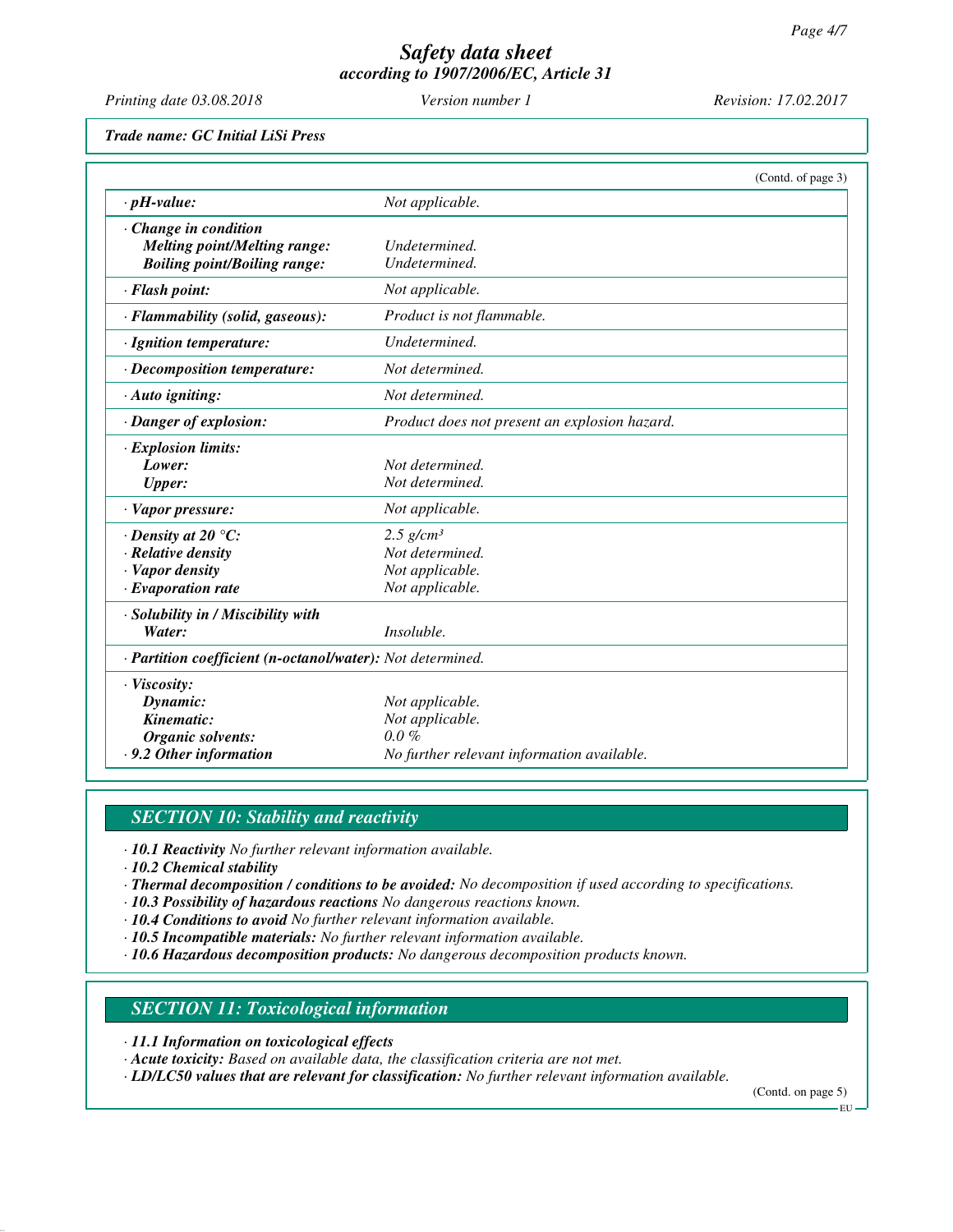*Printing date 03.08.2018 Version number 1 Revision: 17.02.2017*

(Contd. of page 4)

*Trade name: GC Initial LiSi Press*

*· Primary irritant effect:*

- *· on the skin: Based on available data, the classification criteria are not met.*
- *· on the eye: Based on available data, the classification criteria are not met.*
- *· Sensitization: Based on available data, the classification criteria are not met.*
- *· Additional toxicological information:*
- *· OSHA-Ca (Occupational Safety & Health Administration)*

#### *Substance is not listed.*

- *· Repeated dose toxicity No further relevant information available.*
- *· CMR effects (carcinogenity, mutagenicity and toxicity for reproduction)*
- *· Germ cell mutagenicity Based on available data, the classification criteria are not met.*
- *· Carcinogenicity Based on available data, the classification criteria are not met.*
- *· Reproductive toxicity Based on available data, the classification criteria are not met.*
- *· STOT-single exposure Based on available data, the classification criteria are not met.*
- *· STOT-repeated exposure Based on available data, the classification criteria are not met.*
- *· Aspiration hazard Based on available data, the classification criteria are not met.*

## *SECTION 12: Ecological information*

*· 12.1 Toxicity*

- *· Aquatic toxicity: No further relevant information available.*
- *· 12.2 Persistence and degradability No further relevant information available.*
- *· 12.3 Bioaccumulative potential No further relevant information available.*
- *· 12.4 Mobility in soil No further relevant information available.*
- *· Additional ecological information:*
- *· General notes:*
- *Water hazard class 1 (Self-assessment): slightly hazardous for water*

*Do not allow undiluted product or large quantities of it to reach ground water, water course or sewage system.*

- *· 12.5 Results of PBT and vPvB assessment*
- *· PBT: Not applicable.*
- *· vPvB: Not applicable.*
- *· 12.6 Other adverse effects No further relevant information available.*

#### *SECTION 13: Disposal considerations*

#### *· 13.1 Waste treatment methods*

*· Recommendation:*

*Must not be disposed of together with household garbage. Do not allow product to reach sewage system. Contact waste processors for recycling information.*

#### *· European waste catalogue*

| 18 00 00 | WASTES FROM HUMAN OR ANIMAL HEALTH CARE AND/OR RELATED RESEARCH (except                    |
|----------|--------------------------------------------------------------------------------------------|
|          | $\vert$ kitchen and restaurant wastes not arising from immediate health care)              |
|          | 18 01 00   wastes from natal care, diagnosis, treatment or prevention of disease in humans |
|          | 18 01 06 $*$ chemicals consisting of or containing hazardous substances                    |

#### *· Uncleaned packagings:*

*· Recommendation: Disposal must be made according to official regulations.*

(Contd. on page 6)

EU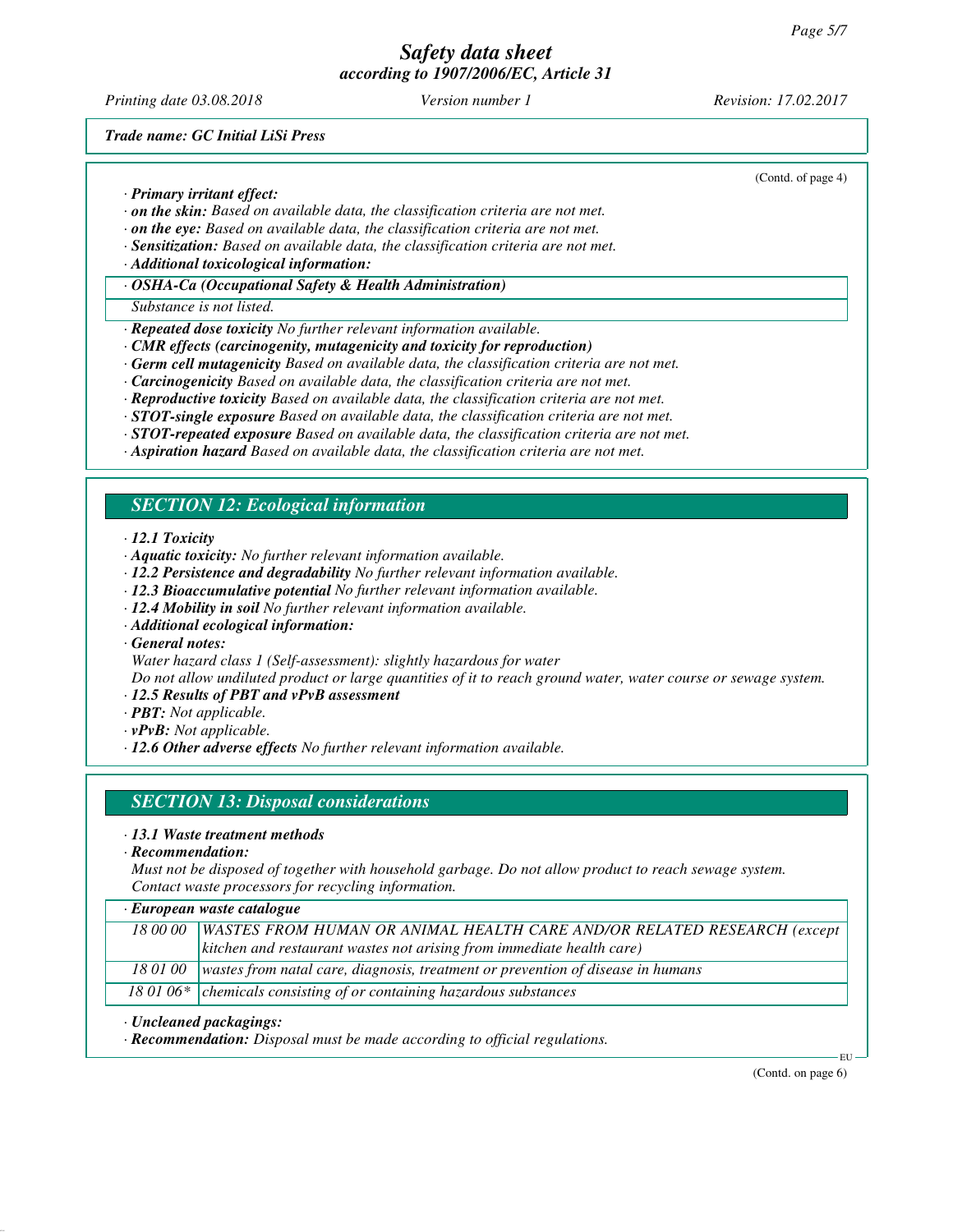*Printing date 03.08.2018 Version number 1 Revision: 17.02.2017*

*Trade name: GC Initial LiSi Press*

(Contd. of page 5)

| <b>SECTION 14: Transport information</b>                                                                          |                 |  |
|-------------------------------------------------------------------------------------------------------------------|-----------------|--|
| $\cdot$ 14.1 UN-Number<br>ADR, ADN, IMDG, IATA                                                                    | not regulated   |  |
| $\cdot$ 14.2 UN proper shipping name<br>· ADR, ADN, IMDG, IATA                                                    | not regulated   |  |
| $\cdot$ 14.3 Transport hazard class(es)                                                                           |                 |  |
| · ADR, ADN, IMDG, IATA<br>· Class                                                                                 | not regulated   |  |
| · 14.4 Packing group<br>· ADR, IMDG, IATA                                                                         | not regulated   |  |
| $\cdot$ 14.5 Environmental hazards:<br>$\cdot$ Marine pollutant:                                                  | $N_{O}$         |  |
| $\cdot$ 14.6 Special precautions for user                                                                         | Not applicable. |  |
| $\cdot$ 14.7 Transport in bulk according to Annex II of<br><b>MARPOL73/78 and the IBC Code</b><br>Not applicable. |                 |  |
| · UN "Model Regulation":                                                                                          | not regulated   |  |

### *SECTION 15: Regulatory information*

*· 15.1 Safety, health and environmental regulations/legislation specific for the substance or mixture · Sara*

*· Section 355 (extremely hazardous substances):*

*Substance is not listed.*

*· Section 313 (Specific toxic chemical listings):*

*Substance is not listed.*

*· Proposition 65*

*· Chemicals known to cause cancer:*

*Substance is not listed.*

*· Chemicals known to cause reproductive toxicity for females:*

*Substance is not listed.*

*· Chemicals known to cause reproductive toxicity for males:*

*Substance is not listed.*

*· Chemicals known to cause developmental toxicity:*

*Substance is not listed.*

*· Carcinogenic categories*

*· EPA (Environmental Protection Agency)*

*Substance is not listed.*

*· TLV (Threshold Limit Value established by ACGIH)*

*Substance is not listed.*

*· MAK (German Maximum Workplace Concentration)*

*Substance is not listed.*

(Contd. on page 7) EU